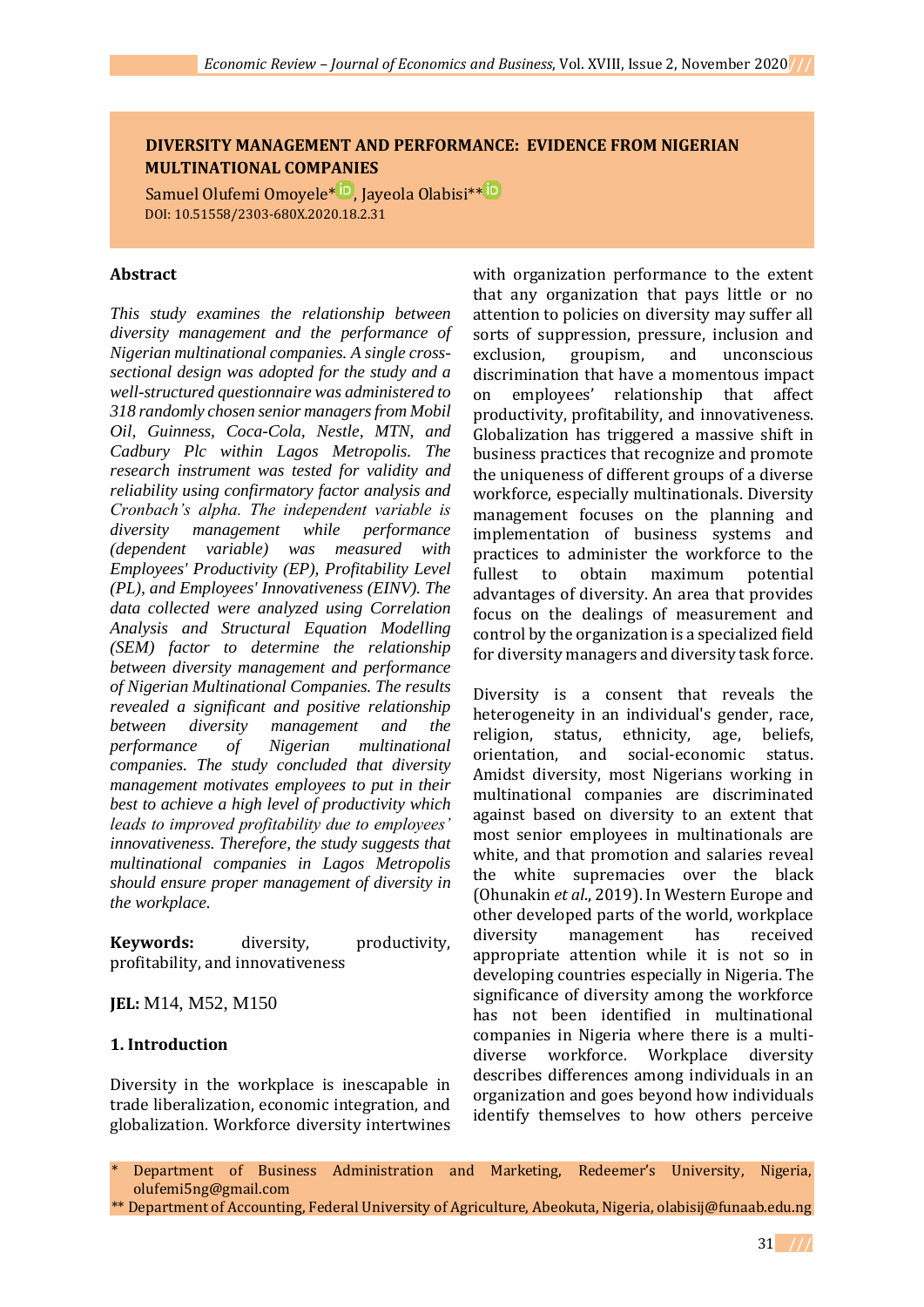them (Lane & Flowers, 2015). Thus, the complex and ambiguous nature of most organizations leads to high work pressure and strong competition. Therefore, some organizations find it necessary to adopt a global culture aimed at motivating and attracting talents from various parts of the world devoid of incompatibility.

Panda (2010) argues that organizations are increasingly becoming multifaceted and vague, with great pressure of work, due to stiff rivalry, which has dictated the need for a global culture suitable for enticing and motivating diverse employees from different parts of the world. It is noteworthy that several issues act as barriers to diversity at work which includes discrimination, structural and procedural. In most workplaces, prejudice and bias, either conscious or unconscious exist, which is linked to discrimination and has negative outcomes on organization profitability, employees' innovativeness, and productivity (Jones et al., 2016). Issues are contributing to inequality, ranging from lack of women in leadership positions to perceptions of disabled job applicants, which adversely affects organizational performance. This implies that biases and discrimination due to improper management of diversity is a chief challenge that hinders organization performance in terms of profitability enhancement, employees' innovativeness, and productivity.

Despite the benefits of performance (improved profitability, employees' innovativeness, and productivity) attached to a diverse workforce, there are challenges. Demographic diversity may create a high level of conflict, tension, and employees' turnover. It is not enough for organizations to hire a diverse workforce to achieve organization survival but to properly manage the workforce. This implies that for organizations to benefit from a diverse workforce, conflicts and tension should be managed in a culturally sensitive manner. There have been remarkable studies and academic debates on the benefits of diversity management which have tangible and intangible benefits to the workplace such as improved profitability, employees' innovativeness, and productiveness (Samuel &Odor, 2018; Inegbedion, Sunday, Asaleye, Lawal & Adebanji, 2020). However, this study

is neither too narrow nor too broad and can hardly be generalized in every context especially in Nigeria, where diversity is multifaceted and broad. It encompasses ethnicity, gender, race, disability, religion, age, sexual orientation, and difference in languages, economic, and organizational cultures.

As documented in the study carried out by the Society for Human Resource Management (2009), only 47 countries recognize global diversity. Nigeria took 45thpositionand is identified to be the most diverse population in the continent of Africa. Nigeria is known to have a diverse population with various religions coupled with diverse tribal, ethnic social-economic conflicts. Six multinational companies (Mobil Oil, Guinness, Coca-Cola, Nestle, MTN, and Cadbury Plc.) were chosen. Nigeria is densely populated with multinational companies with a diverse workforce. The selected companies are corporations consisting of a human force that provides a work environment for every individual regardless of gender, tribe, and religion.

Studies conducted on diversity-management and its impact on organizational performance produced mixed results (Powell, 2004; Richard, 2000). Cunningham (2009) affirmed that managing diversity in organizations has several advantages. Feldman (2005) posited that when the organization is proactive in diversity management, it results in productivity, innovativeness, and profitability enhancement. Feldman pointed out that this involves proper communication and the creation of an inclusive environment that motivates employees to put in their best to achieve a high level of performance. Kravitz and Yueling (2011) observed that a diverse workforce promotes innovativeness, profitability, and productivity.

However, there are insufficient empirical studies on diversity management and the performance of multinationals in developing countries specifically Nigeria. Against this bastion, the present paper aims at bridging the gap by examining the impact of diversity management on the performance of multinationals in Nigeria.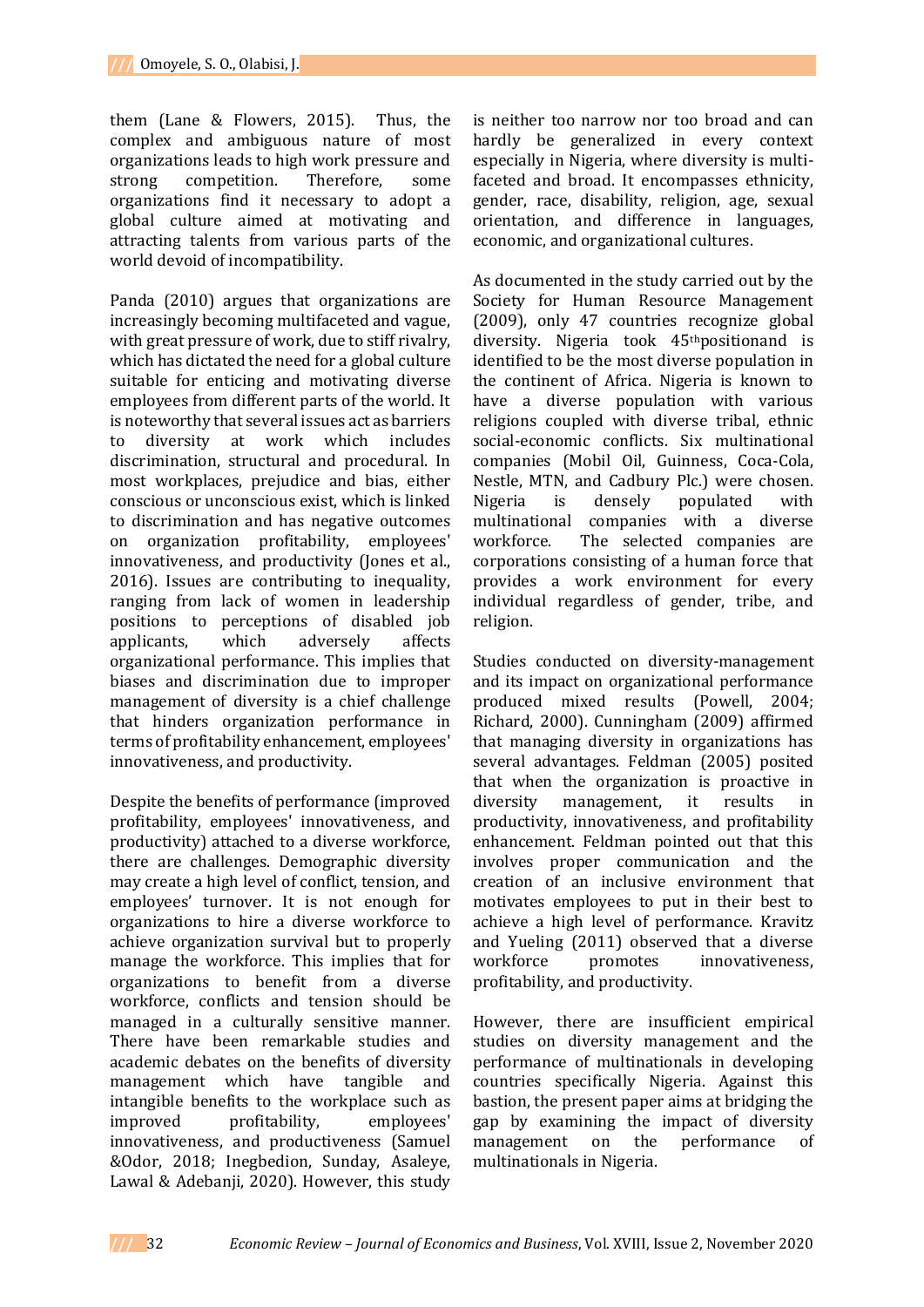The specific objectives are to:

- evaluate the impact of diversity management and employees' productivity of multinationals in Nigeria;
- investigate the relationship between diversity management and profitability level of multinationals in Nigeria; and
- assess the effect of diversity management on employees' innovativeness of multinationals in Nigeria.

The remaining parts of the paper deal with the review of extant literature while section three describes research methods employed. Section four discusses the results of the study and presented the findings of the study. The last section concluded the study and made recommendations.

## **2. Literature review**

# *2.1. Conceptual review*

The knowledge base of elements influencing performance has accumulated in literature. Most of the extant literature has directed attention to isolated factors and an all-inclusive perspective is found not adequate. More often, increasing emphasis is placed on diversity management and individual surrogates of performance. With this, the study seeks to examine the impact of diversity management on the identified measurements of performance (productivity, profitability, and innovativeness) of multinational companies in Lagos metropolis.

Dike (2013) described diversity management to be a process of planning, directing, organizing, and applying inclusive administrative qualities to build an organizational environment, where all diverse employees can keenly and efficiently add to the organizational competitiveness. Ajiri and Odor (2018) clarified diversity management as a designed responsibility of an organization to recruit a diverse mix of employees to combine and utilize the blend of the uniqueness of each culture.

Employee productivity is an evaluation of the efficiency of a worker or group of workers. Productivity is evaluated in terms of the output of an employee over a specific period and this

is also called workplace productivity (Olabisi**,**  Soyemi, & Omojola, 2016). Employees' productivity is evaluated by observing every workforce or employee output in a given time. In most cases, the productivity of an individual workforce is assessed when compared with the average output of other employees on comparable work. Characteristically, employee productivity of a given worker is assessed by comparing the performance outcome of an individual employee with the relative average of another employee doing similar work. Employee productivity is an important consideration for businesses' performance because much of the success of any organization is dependent upon the productivity of its workforce. Richard (2000) asserted that organization that values diversity among its employees promotes productivity. It has been indicated in the literature that diversity management is significant to organizational productivity (Cunningham, 2009). The strength of a group is dependent on the porosity of the boundaries separating them to which end an organization is tasked with the role of weakening the boundaries and creating cohesion among the employees. Fields (2009) opined that a strong boundary and weak diversity can lead to several conflicts within the organization workforce with poor productivity among the workforce. The workforce is a productive asset of every organization that stimulates the company's product or service portfolio, and is capable of projecting or damaging the image of a company. Due to this prime importance of employees, a company that desires unprecedented growth should invest in its employees to obtain a return on that investment through improved productivity.

Profitability is the capability of a business to effectively use its scarce resources to produce returns that are more than expenses. In other words, it is a company's capability of generating profits from its operations. Raheman, Qayum and Afza, (2011) stated that every business is concerned with achieving a high level of profitability and profitability is the ability of a firm to earn returns on investment made in its assets that has a positive net present value. Olabisi, Afolabi, Kajola and Ariyibi, (2019) described firm profitability as the ability to generate revenue over operating

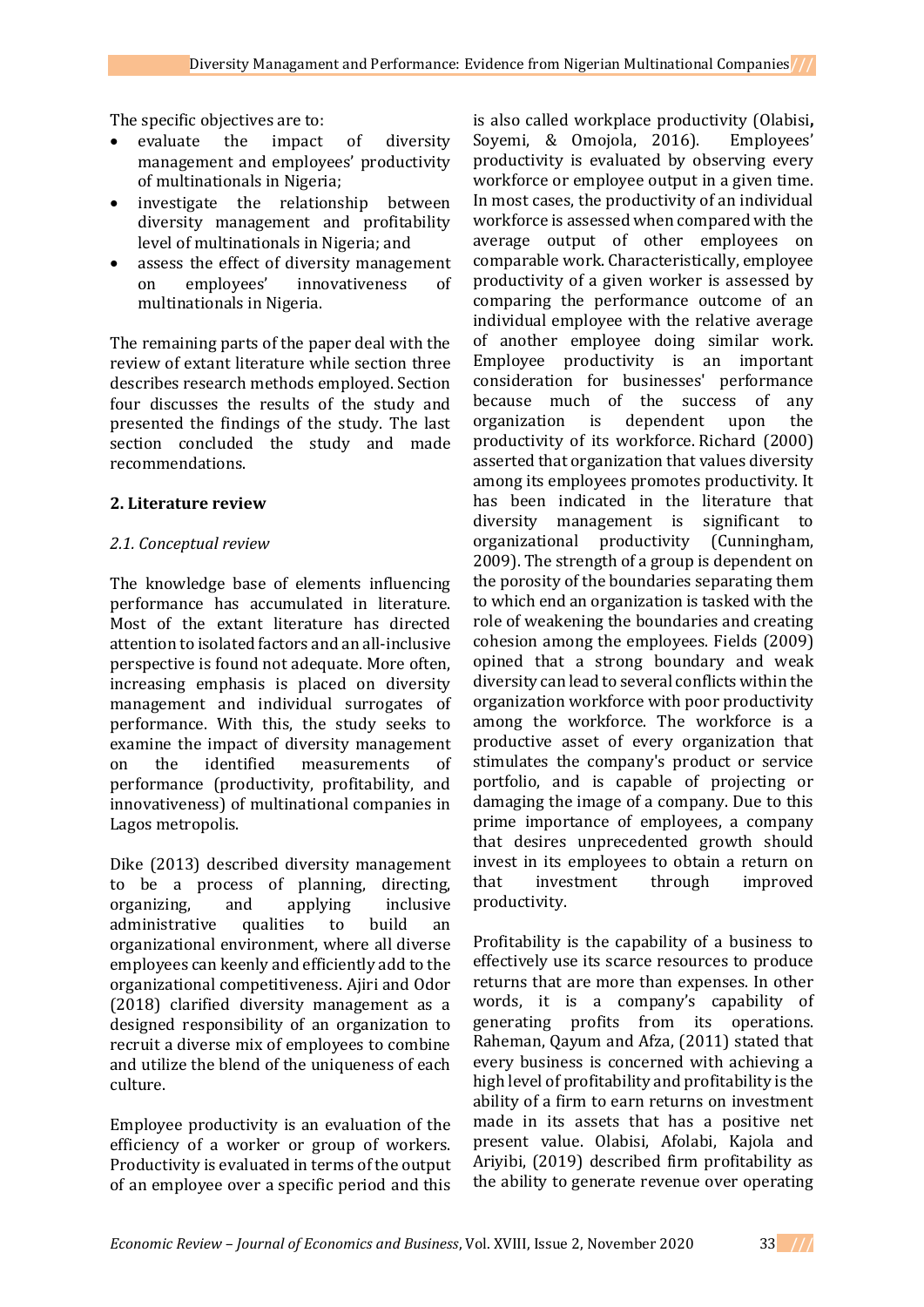expenses. McArthur (2010) cited in Ajiri and Odor (2018) asserted that ineffective diversity management can adversely affect the wellbeing of an organization and become a source of job dissatisfaction, thus causing a reduction in individual and group contribution to the organizational profitability. Organizational dimensions refer to those aspects relevant to the effective functioning of an organization itself such as position, work field, management status, unit or division, work field, and union affiliation. The process of managing diversity may be cumbersome as the inability to effectively manage diversity will affect profitability performance. The reduction in profitability performance may occur when individuals feel discriminated against based on gender, age, sex, and race.

Employee innovativeness is described as an assignation of innovative activities, which includes actions relating to the innovation process, i.e idea generation, and idea promotion to produce innovations (Kanter, 1988; Ramamoorthy, Flood, Slattery & Sardessai, 2005). Innovation that deals with the implementation of novel ideas is considered to be either technological (changes in products, services, production processes) or administrative (changes in activities, social processes, structures). These are either radical or incremental, depending on the extent of their impact on prevailing products or processes (Damanpour, 1991). Employee innovativeness is assessed during the innovative process, from the initial idea generation to product development and eventually to product commercialization, to the implementation of new procedures or constructions in the organization (Axtell, Holman, Unsworth, Wall, Waterson & Harrington 2000; Vincent, Decker &Mumford, 2002). The effective management of diversity among the workforce affords a company to be advantageous in competition and improve employees' innovativeness (Kreitner & Kinichi, 2004). Diversity management leads to improved innovativeness, as workforce diversity is the minor image of consumer diversity (Kanter, 2006). Ogbo, Kifordu, and Wilfred (2014) suggested that for diversity management to be effective, it is important to introduce effective education that enhances development and training exposure, as well as

the promotion of employees' innovation towards the attainment of the organization set goals.

## *2.2. Theoretical review*

The study is anchored on the socio-cultural theory that is contextualized as workplace learning in a diverse environment. This theory emerged from the Vygotskian view points of learning and expansion that emphasis on learning occurring within a social world (Alfred, 2002 cited in Gossen, 2016). Workplace diversity starts with activities, interactions, and communications established, basically among workers, managers, customers, and vendors, leading to knowledge. Socio-cultural learning comprises social activities such as teamwork or group projects which involve expressive interface encircling both social and cultural learning. This suggests that employees who involve in social activities within a diverse environment can improve considerations for each other, through interaction and teamwork in an inclusive workplace.

Workplaces that aim at benefiting from the diversity of the workforce are to take responsibility for ethical workplace learning in a socio-cultural rich context. To achieve this requires addressing socio-cultural development through the discovering of culture and diversity that help workers to identify with cultural identity and handle any challenge (Fenwick, 2001). Strategies to guarantee an effective diversified and inclusive workplace include the ability to connect the individual to the social context and interact with a specific context as well as structural dimensions such as race, class, gender, ethnicity, power, and oppression that account for social and cultural factors. Thus, the relationship between the individual and the workplace forms the basis of socio-cultural theory; and in the bid to engage and educate a diverse workforce, attention must be paid to the context and culture of the environment. For many workplaces, the shift to valuing context and socio-cultural perspectives is monumental. The 21st century has witnessed organizations' reformation of the workplace practices that can adapt to modern situations which necessitates creating an enabling environment that support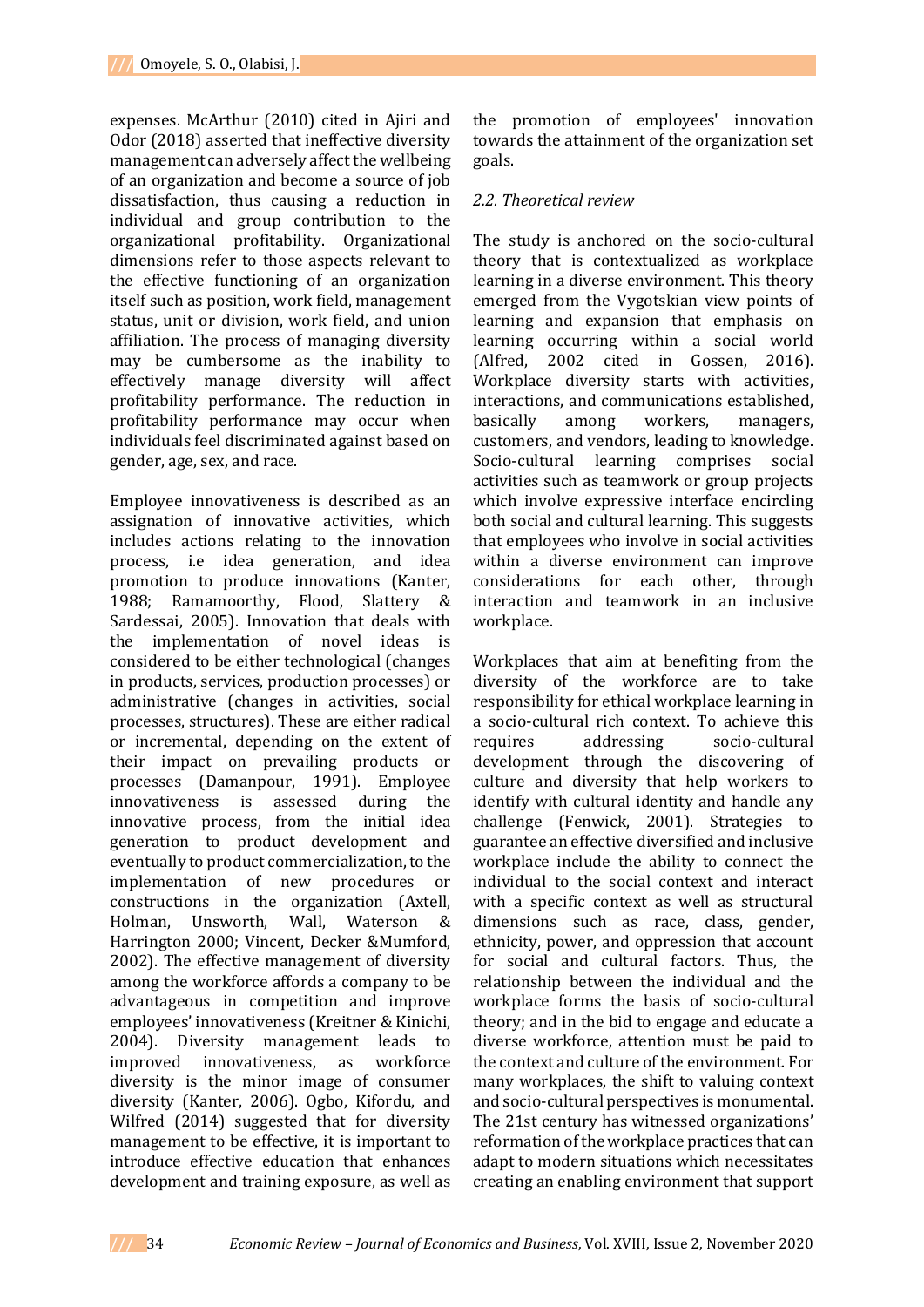the development of both individual employees and the business environment.

Solomon (2001), cited in Gossen (2016), viewed the new world of work as more than merely a physical restructuring of work practices, but rather a reformation of what aids the identity of the employees, such as actions and decisions. In other words, culture constitutes the patterns of meaning, beliefs, and values through which subjects (employees) understand their experience, develop a sense of belonging, and forge their sense of identity. Envisioning the workplace as a site of not just working, but also identitybuilding is a key factor that promotes strategies that engage worker's experiences and identities. This helps to maximize capacity utilization in the workplace (McIntyre & Solomon, 2000 cited in Gossen, 2016).

## *2.3. Previous research*

Jabbour, Gordono, Oliveira, Martinez, and Battistelle (2011) investigated the challenges and benefits of diversity management and human resource management in Brazilian companies and primary data were collected from 15 companies. The study found that the issue of diversity management in Brazilian companies was still evolving, with the major challenge being discrimination observed among coworkers. The study also found that out of the 15 companies investigated only four consistently adopted and practiced diversity management and human resources practices. These four companies supported the belief that incorporating sustainable diversity management requires strong support of the top management level in the organization.

Kundu and Mor (2017) examined workforce diversity and organizational performance of the Information Technology (IT) industry in India. The objective of the study was to assess the extent to which employee perceptions of diversity management impacted performance and if diversity management is related to the backgrounds in the Indian IT industry. Data were collected through a structured questionnaire administered to 402 respondents. The analysis was done using factor analysis, correlations, analysis of variance, means, grand means, and regression.

The study revealed an insignificant relationship between employees' backgrounds and diversity management. It however found that perceived promotion of gender diversity by employees had a positive and significant influence on performance. Suri and Sharma (2011) investigated diversity management and organizational effectiveness in public and private sector organizations in Indian organizations. The study selected 60 middlelevel managers from private and public firms in Delhi from whom data were collected for analysis. Data were analyzed using a t-test and correlation. The study found a significant difference between public and private sector organizations in diversity management while diversity management had a significant positive influence on the organizational effectiveness of private firms.

Inegbedion, Sunday, Asaleye, Lawal, and Adebanji (2020) examined the extent to which diversity management influences organizational efficiency through conflict management, teamwork, cultural diversity, employee work attitude, and perception of marginalization in Nigeria. Using a survey design, a sample size of 178 respondents was selected from nine multinational companies in South-South Nigeria. The data collected were analyzed using Structural Equation Modeling (SEM). The study found that the ability to effectively manage cultural diversity and employees' perception of marginalization had a significant influence on diversity management. Also, the study found that diversity management and teamwork significantly affect organizational efficiency.

Ohunakin, Adeniji, Ogunnaike, Igbadume, and Akintayo (2019) examined the effects of diversity management and inclusion on organizational outcomes among the employees of Shell Corporation in Nigeria. The study adopted a cross-sectional research design, and data were collected by means of the questionnaires administered to 384 respondents selected from the Lagos Branch of Shell Corporation. The data was analyzed using Confirmatory Factor Analysis (CFA), convergent and divergent validity, corelational analysis, and SEM. The study revealed a positive effect of diversity management and inclusion on employees' job

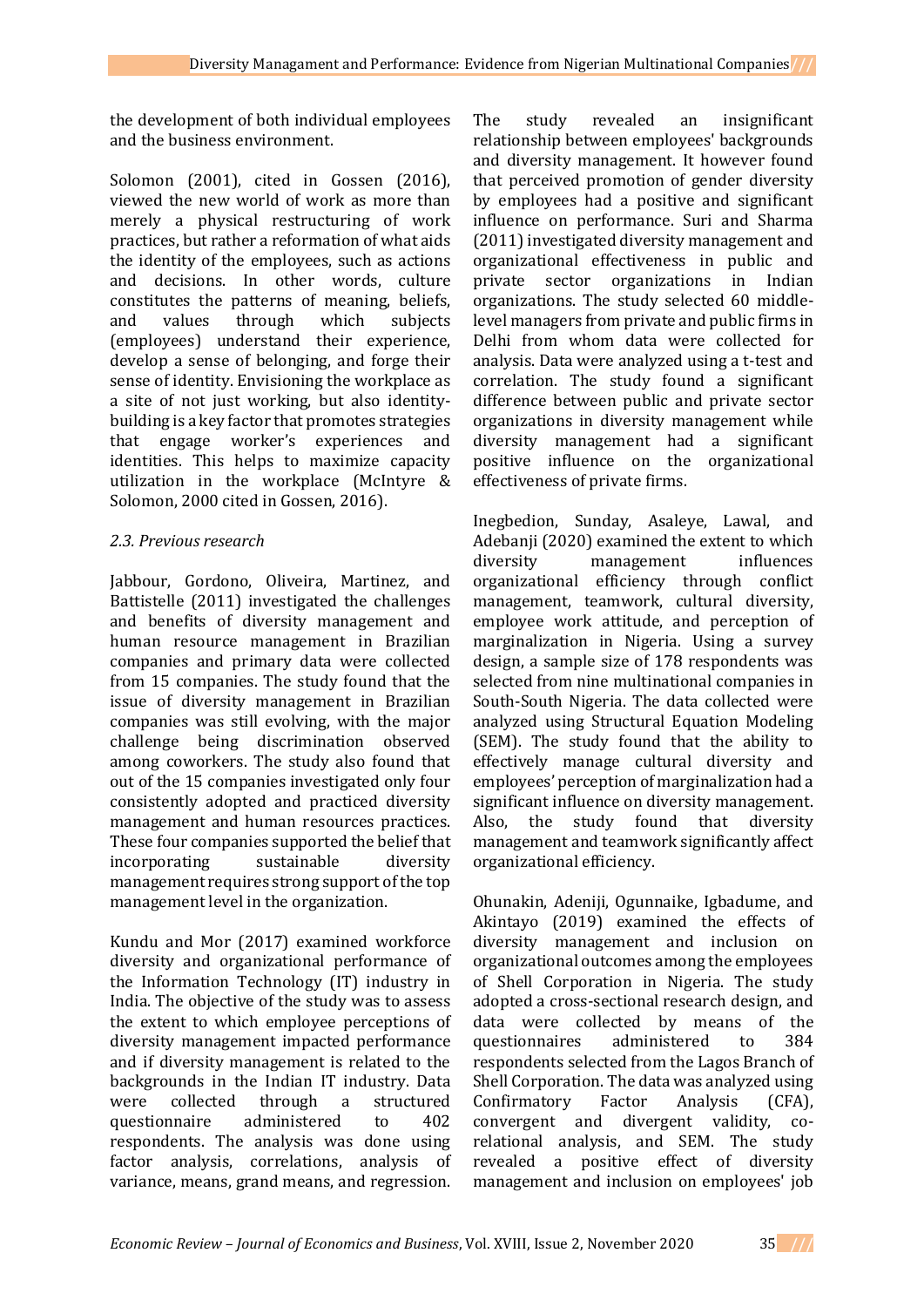satisfaction and job performance. The implication of such a finding is that diversity management and inclusion aid organizations to develop by motivating employees to improve productivity and innovativeness.

Odita and Egbule (2015) examined workforce diversity and organizational effectiveness in the Nigerian brewing industry. The questionnaire was adopted to collect data from 346 respondents selected through a stratified random sampling technique. The study made use of linear regression and correlation. The results of the study showed that workforce diversity has a significant and positive relationship with organizational effectiveness. The study specifically revealed cultural diversity to be more effective, and that team building and group training mediated between workforce diversity and organizational effectiveness.

### **3. Methodology**

A single cross-sectional design was adopted to provide a correct explanation of the characteristics such as behavior, opinions, abilities, beliefs, and knowledge of a particular individual, situation, or group. The population of the study comprised six branches of multinational companies operating in Lagos Metropolis (Mobil Oil, Guinness, Coca-Cola, Nestle, MTN, and Cadbury Plc.). The reason for the selection of multinational companies was based on the fact that multinational companies have diverse employees. Lagos metropolis is selected because it is the largest economy in Africa with over 60% of industrial and commercial activities. Lagos is financially viable for it generates internal revenue of over 75% of federal grants derived from oil earnings. It is a metropolitan city with densely populated and widely built-up parts. Lagos is a major hub of the economy in Nigeria and the headquarters of national and global companies. It is the center for business and professional services that support the economic activities of Nigeria. With the population of over 16 million, Lagos occupies the position of the seventh fastest-growing city in the world and the second-largest in Africa.

A well-structured questionnaire was administered in 2019 to 318 (53 from each

company) senior managers of multinational companies out of which 296 (representing 93.1% return rate) were retrieved, processed, and analyzed. This proportion showed that the majority of the respondents were cooperative and responsive. The questionnaire was administered through the human resource department of the selected companies and online survey using survey monkey for convenience and wide coverage. The administration of questionnaires was followed up with in-depth interviews. The samples were randomly selected from the six multinationals using convenient sampling techniques based on tribes, culture, ethnicity, countries, and religions.

A well-structured five-point Likert scale questionnaire was adopted to measure respondents' opinions on various aspects of diversity management and performance (productivity, profitability, and innovativeness) from 5 ('strongly agree') to 1 ('strongly disagree'). The focus of the study was to examine the influence of diversity management on the performance of multinational companies. Lagos metropolis was considered as the study domain. The measuring instrument was divided into three parts (A-C). The first section of the questionnaire (part A) dealt with the respondents' demographic information. The second part (part B) addressed the question of diversity management and the third part (C) dealt with performance. Section (C) has three subsections which were surrogates of performance. The questionnaire was designed as an itemized rating scale with a brief description associated with each response category. It was typically arranged in a logical order and the respondents were required to select the categories that best describe their opinion to whatever rated in the questionnaire. The data collected were treated as an interval scale by using the approach to determine the total score for each respondent. A consistent scoring procedure was used from a high score (5) reflecting a favorable response to a low score (1) consistently reflecting an unfavorable statement.

The eight dimensions of diversity management of Larkey's (1996) Work Diversity Questionnaire (WDQ) were reviewed for

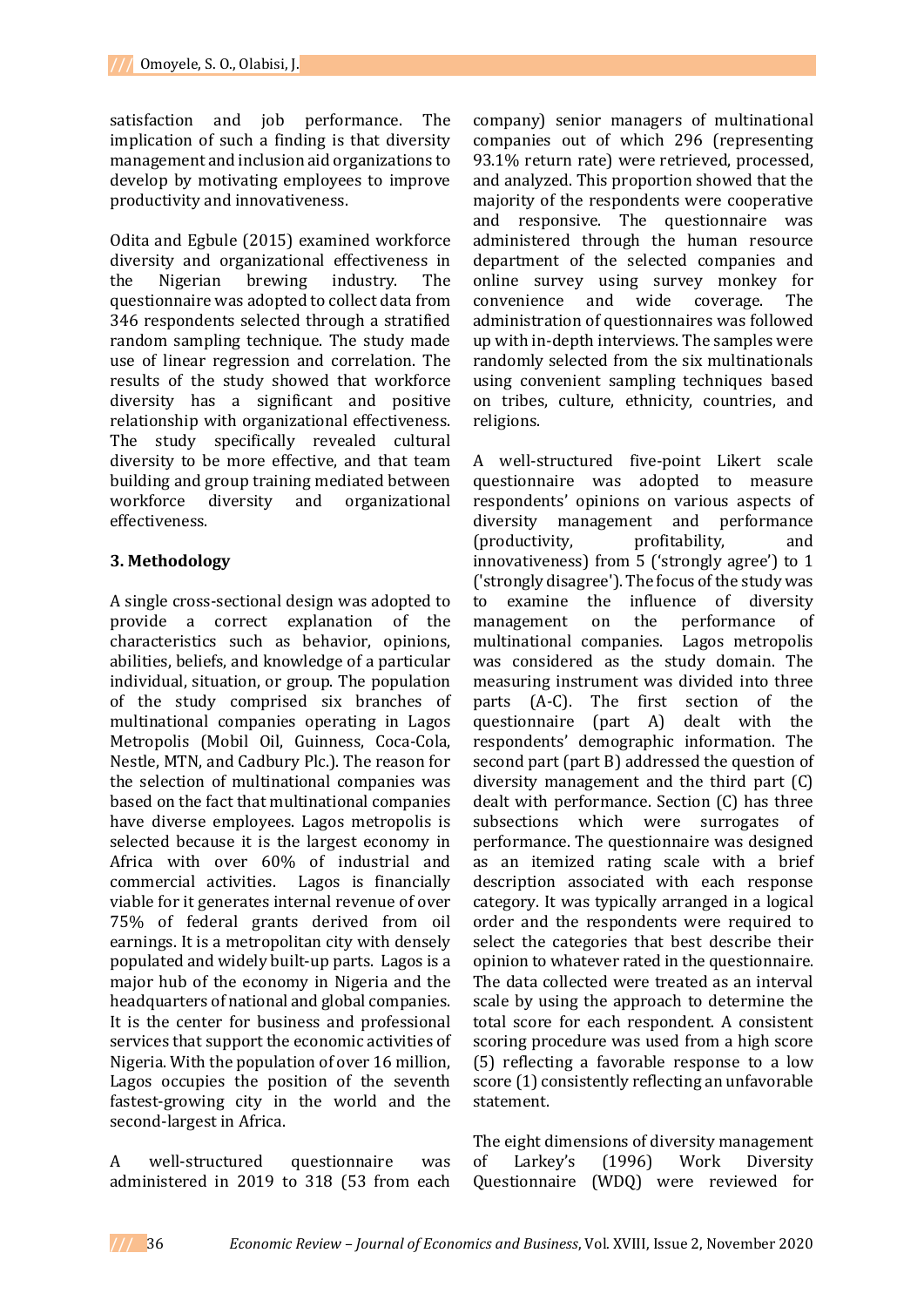adaptation. Also, the diversity management questionnaire was adapted from the questions on diversity management while inclusion was taken from Ohunakin, Adeniji, Ogunnaike, Igbadume, Akintayo's (2019) Diversity Management and Inclusion Questionnaire (DMIQ). The research instrument was tested for validity and reliability. CFA and Cronbach's Alpha were performed on the research instrument and three of the items were removed from WDQ and four of the items from (DMIQ) because their factor loadings were below the threshold of 70% recommended by Fornell and Larcker (1981). Part C was subdivided into three and each with the questions on each of the three identified surrogates of performance (employees' productivity, profitability level, and employees' innovativeness).

Employees' productivity and profitability questionnaire was adapted from the questions on productivity and profitability from Olabisi**,**  Soyemi, and Omojola's (2016) Productivity and Profitability Questionnaire (OOPPQ). Employees' innovativeness questionnaire was adapted from the questions on employees' innovation from Ramamoorthy, Flood, Slattery, and Sardessai's (2005) Employees' Innovativeness Questionnaire (RFSSEIQ). These adapted questions in the questionnaire were subjected to modifications while experts in psychometrics, evaluation, and measurement in the field of humanity and education management evaluated the questionnaire for clarity and content to remove ambiguity. The reason for performing CFA was to confirm the research instrument suitability given the Nigerian business environment. Cronbach's Alpha was used to test for reliability through the use of the results of a pilot study.

Descriptive and inferential statistics coupled with multiple regression analysis were adopted for analysis using SEM Lavaan software version 0.5. Besides, SEM factor analysis was also used to determine the relationship between diversity management and performance of Nigerian multinational companies.

Consequent upon this gap, the following hypotheses were formulated to guide the study *Ho1*: There is no significant impact of diversity management on employees' productivity in Nigerian multinational companies

*Ha1***:** There is a significant impact of diversity management on employees' productivity in Nigerian multinational companies

*Ho2*: There is no significant relationship between diversity management and profitability level in Nigerian multinational companies

*Ha2***:** There is a significant relationship between diversity management and profitability level in Nigerian multinational companies

*Ho3*: There is no significant effect of diversity management on employees' innovativeness in Nigerian multinational companies

*Ha***3:** There is a significant effect of diversity management on employees' innovativeness in Nigerian multinational companies.

# **4. Data analysis and results**

Table 1 presents respondents' demographic information. It reveals that most of the respondents were male (64.1%) indicating that more males work in multinational companies with varying levels of educational qualifications with the majority (58.2%) having a master's degree. Their ages varied between 20 to above 51, with about 50.8% in the age bracket between 31-40 yrs.

In summary, the respondents that participated in this study were well-educated, experienced, and from different ethnic groups, with good work experiences in the operation of multinational companies.

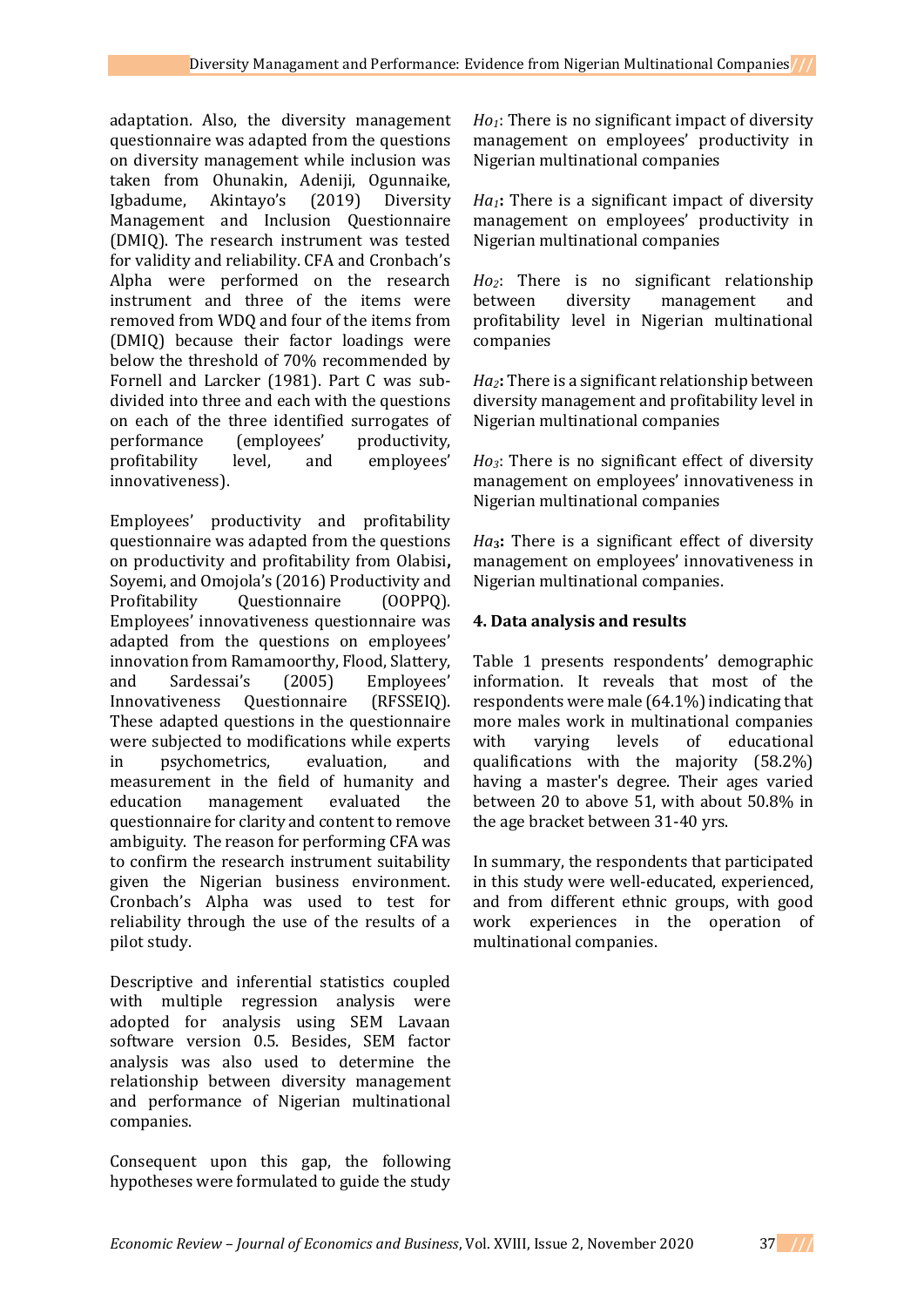| Variable                             | Characteristics  | Frequency                                                                                                                                                                                        | Percent |
|--------------------------------------|------------------|--------------------------------------------------------------------------------------------------------------------------------------------------------------------------------------------------|---------|
| Gender                               | Male             | 164                                                                                                                                                                                              | 64.1%   |
|                                      | Female           | 92<br>84<br>130<br>4<br>38<br>67<br>125<br>63<br>$\mathbf{1}$<br>7<br>30<br>70<br>51<br>98<br>5<br>149<br>93<br>7<br>2<br>Source: Researchers' computation using SEM Lavaan software version 0.5 | 35.9%   |
|                                      | 20-30yrs         |                                                                                                                                                                                                  | 32.8%   |
|                                      | 31-40yrs         |                                                                                                                                                                                                  | 50.8%   |
| Age                                  | $41 - 50$ yrs    |                                                                                                                                                                                                  | 1.6%    |
|                                      | 51 and above yrs |                                                                                                                                                                                                  | 14.8%   |
|                                      | Igbo             |                                                                                                                                                                                                  | 26.2%   |
|                                      | Yoruba           |                                                                                                                                                                                                  | 48.8%   |
| Ethnic group                         | Hausa            |                                                                                                                                                                                                  | 24.6%   |
|                                      | Others           |                                                                                                                                                                                                  | $.4\%$  |
|                                      | Below 1yr        |                                                                                                                                                                                                  | 2.7%    |
|                                      | $1-3yrs$         |                                                                                                                                                                                                  | 11.7%   |
| Work experience                      | $4 - 7$ yrs      |                                                                                                                                                                                                  | 27.3%   |
|                                      | $8-10$ yrs       |                                                                                                                                                                                                  | 19.9%   |
|                                      | Above 10yrs      |                                                                                                                                                                                                  | 38.3%   |
| Highest educational<br>qualification | PhD              |                                                                                                                                                                                                  | 2.0%    |
|                                      | Masters          |                                                                                                                                                                                                  | 58.2%   |
|                                      | <b>Bachelors</b> |                                                                                                                                                                                                  | 36.3%   |
|                                      | Diploma          |                                                                                                                                                                                                  | 2.7%    |
|                                      | <b>Others</b>    |                                                                                                                                                                                                  | $.8\%$  |
|                                      |                  |                                                                                                                                                                                                  |         |

Table 1. *Demographic characteristics of respondents*

Table 2 is the descriptive statistics of the data adopted in the study. It tells the skewness and kurtosis of the data to account for the normality of the data spread.

A value very close to zero, in both instances, signifies that the data is normally distributed (Pallant, 2013).

|                        |              |                |      |       |          | <b>Skewness</b> |        | Kurtosis      |
|------------------------|--------------|----------------|------|-------|----------|-----------------|--------|---------------|
|                        | Min          | Max            | Mean | SD    | Stat.    | Std.<br>Error   | Stat.  | Std.<br>Error |
| DMI_IEP1               | 1            | $\overline{4}$ | 4.02 | .933  | $-820$   | .152            | .294   | .303          |
| DMI IEP2               | $\mathbf{1}$ | 4              | 3.78 | .904  | $-605$   | .152            | .128   | .303          |
| DMI IEP3               | 2            | 4              | 4.23 | .738  | $-859$   | .152            | .806   | .303          |
| DMI_IEP4               | $\mathbf{1}$ | $\overline{4}$ | 3.17 | 1.148 | $-223$   | .152            | $-935$ | .303          |
| DMI_IPL5               | $\mathbf{1}$ | $\overline{4}$ | 3.91 | .890  | $-771$   | .152            | .363   | .303          |
| DMI_IPL6               | $\mathbf{1}$ | $\overline{4}$ | 3.97 | .849  | $-871$   | .152            | 1.032  | .303          |
| DMI_IPL7               | 1            | 4              | 3.75 | .872  | $-670$   | .152            | .376   | .303          |
| DMI_IPL8               | $\mathbf{1}$ | $\overline{4}$ | 3.96 | .779  | $-541$   | .152            | .377   | .303          |
| DMI EINV9              | 2            | 4              | 4.17 | .699  | $-597$   | .152            | .422   | .303          |
| DMI_EINV 10            | 1            | 4              | 4.34 | .728  | $-1.167$ | .152            | 1.031  | .303          |
| DMI_EINV 11            | 1            | 4              | 3.87 | .980  | - 773    | .152            | .197   | .303          |
| DMI EINV <sub>12</sub> | 1            | 4              | 3.46 | .997  | $-631$   | .152            | .124   | .303          |

Table 2. *Descriptive statistics*

Source: Researchers' computation using SEM Lavaan software version 0.5

According to Pallant (2013), the skewness value indicates the symmetry of the distribution whilst the kurtosis value provides information on the 'peakedness' of the distribution.

When applying the rule of thumb, the skewness between -0.5 and 0.5 indicates that the data are fairly symmetrical, the values between -1 and – 0.5 or between 0.5 and 1 indicate that the data are moderately skewed; and the values less than -1 or

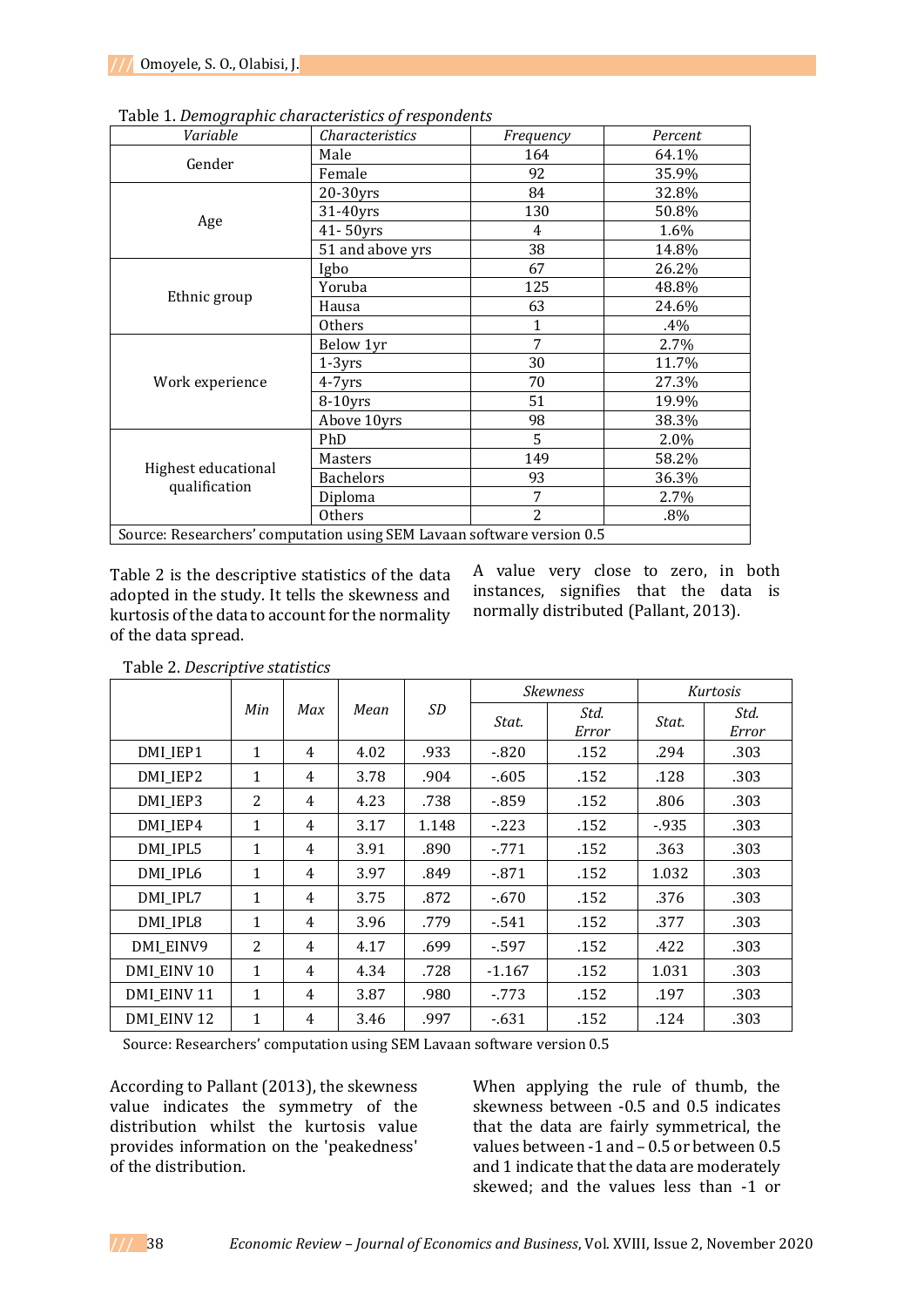greater than 1 indicate that the data are highly skewed. The result shows that the data are moderately skewed as the values range between -1 and – 0.5 or between 0.5 and 1 with the exception of a few items in the data.Table 3 presents the result from the Exploratory Factor Analysis (EFA) on the independent variables of the questionnaire items. The Maximum Likelihood Analysis (MLA) was first conducted on all the independent variables comprising 21 items with oblique rotation (Promax) as evidence from previous studies showed that variables correlate with each other. The Kaiser–Meyer–Olkin (KMO) measure verified the sampling adequacy for the analysis, KMO = .921 ('superb' according to Field, 2009), and all KMO values for individual items were > .50, which is well above the acceptable limit of 0.5 (Field, 2009). Bartlett's test of sphericity  $\chi^2$  (496) = 4130.625, *p*< .001 indicated that correlations between items were sufficiently large for MLA. An initial analysis was run to obtain eigen values for each component in the data. Factors with cross-loadings were deleted to ensure the undimensionality of the factors. The resultant analysis showed that three factors explained 53.224% of the variance.

|                       |              |                | Component |                |
|-----------------------|--------------|----------------|-----------|----------------|
|                       | $\mathbf{1}$ | $\overline{c}$ | 3         | $\overline{4}$ |
| DMI_IEP1              | .126         | .200           | .640      | .107           |
| DMI IEP2              | .147         | .180           | .624      | .110           |
| DMI IEP3              | .013         | .149           | .564      | .267           |
| DMI IEP4              | .224         | .019           | .676      | .131           |
| DMI IPL5              | .133         | .597           | .127      | .176           |
| DMI IPL6              | .201         | .601           | .163      | .208           |
| DMI IPL7              | .286         | .578           | .165      | .171           |
| DMI IPL8              | .268         | .584           | .164      | .148           |
| DMI EINV9             | .246         | .532           | .093      | .274           |
| <b>DMI EINV</b><br>10 | .469         | .359           | .128      | .522           |
| <b>DMI EINV</b><br>11 | .392         | .306           | .122      | .579           |
| DMI EINV1<br>2        | .247         | .248           | .188      | .732           |
| Eigen<br>values       | 11.57<br>5   | 2.296          | 1.791     | 1.369          |

| Percentage<br>of variance<br>explained               | 19.48 | 14.75 | 10.76 | 8.222 |
|------------------------------------------------------|-------|-------|-------|-------|
| Cumulative<br>percentage<br>of variance<br>explained | 19.48 | 34.23 | 45.00 | 53.22 |

Source: Researchers' computation using SEM Lavaan software version 0.5

Table 3 shows the factor loadings for the independent variables of the study after rotation. The items that cluster on the same components suggest that factor 1 represents Employees' Productivity (EP), factor 2 Profitability Level (PL), and factor 3 Employees' Innovativeness (EINV).

# *4.1. Cronbach Alpha*

Cronbach Alpha was adopted to test the reliability of the constructs.

|            |  | Table 4. Reliability coefficients of main |  |
|------------|--|-------------------------------------------|--|
| constructs |  |                                           |  |

| Constructs                           | No. of<br>items | Internal<br>consistency | Cronbach<br>Alpha |
|--------------------------------------|-----------------|-------------------------|-------------------|
| 1.Gender                             | 2               | .768                    | .703              |
| 2.Age                                |                 | .839                    | .836              |
| 3. Working experience                | 5               | .816                    | .818              |
| 4. Highest educational<br>experience | 5               | .900                    | .894              |
| 5.Tribe/ethnic group                 |                 | .890                    | .889              |
| 6.DMI-ILP                            |                 | .861                    | .855              |
| 7.DMI-IP                             |                 | .823                    | .821              |
| 8.DMI-INV                            |                 | .945                    | .944              |

Source: Researchers' computation using SEM Lavaan software version 0.5

The internal consistency of the items was measured by dividing the square of the summation of the factor loadings with the square of the summation of the factor loadings and summation of error variables. This procedure is similar to the Cronbach Alpha procedure but only taking into account the factor loadings of the items. The results of the internal consistency of the main constructs generally were above .60 and the Cronbach Alpha value exceeded .50, which is the recommended value, according to Nunnally (1978).

# *4.2. Correlation results*

Table 5 revealed the results for the composite means, the standard deviations as well as the correlation of all the variables that constitute

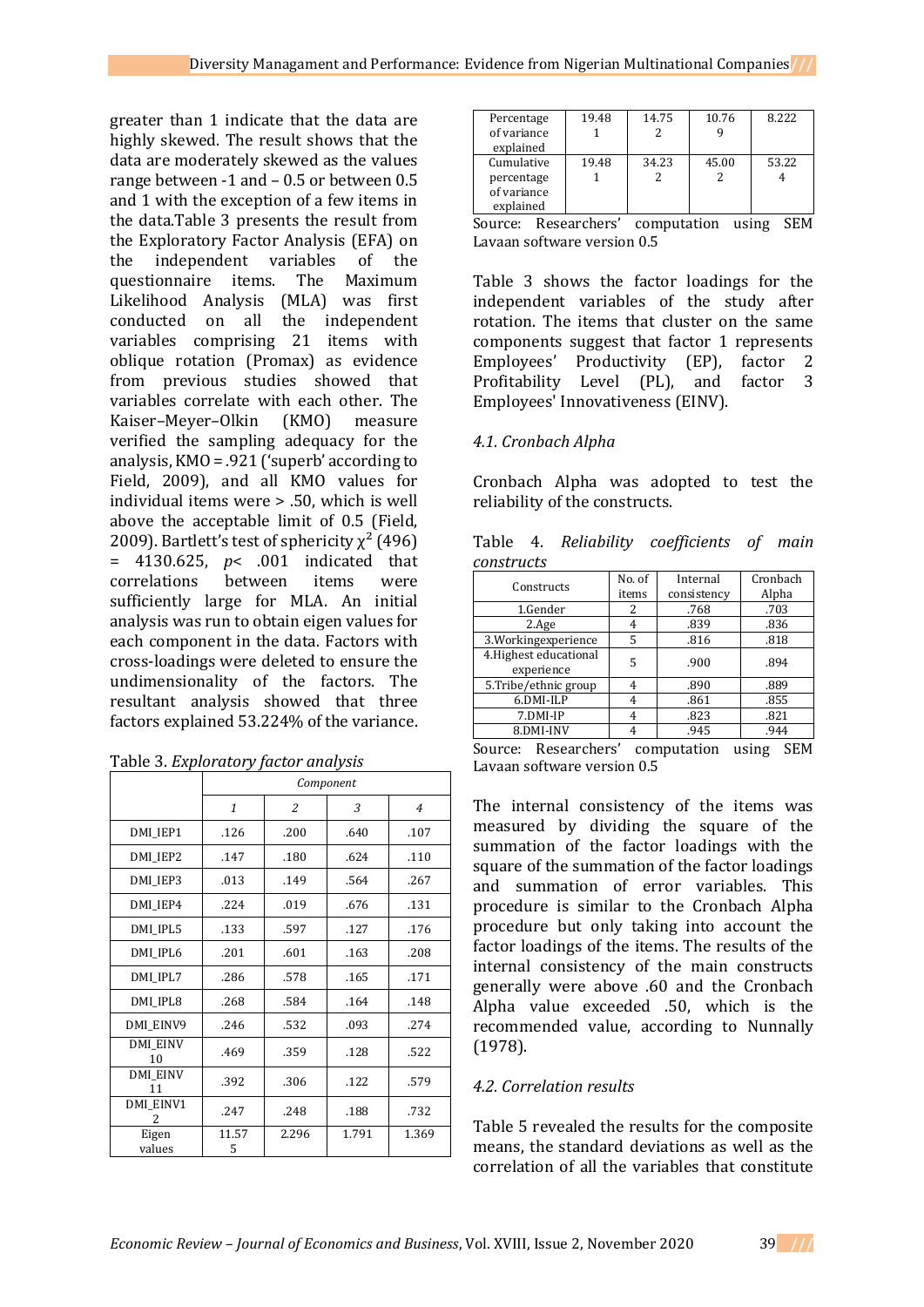the constructs used in the study as well as the validity.

| Constructs               | M    | <b>SD</b> | $\mathbf{1}$ | $\overline{2}$ | $\mathcal{E}$ | $\overline{4}$ | .5           | 6            | $\overline{7}$ | 8              | 9 |
|--------------------------|------|-----------|--------------|----------------|---------------|----------------|--------------|--------------|----------------|----------------|---|
| 1.Gender                 | 4.02 | .933      | $\mathbf{1}$ |                |               |                |              |              |                |                |   |
| 2.Age                    | 3.78 | .904      | 0.057        | 1              |               |                |              |              |                |                |   |
| 3. Work exp.             | 4.23 | .738      | 0.122        | $.307**$       | $\mathbf{1}$  |                |              |              |                |                |   |
| 4. Education.            | 3.17 | 1.14<br>8 | 0.118        | $-0.012$       | 0.107         | $\mathbf{1}$   |              |              |                |                |   |
| 5.Tribe/Eth<br>nic group | 3.91 | .890      | 0.021        | $-0.038$       | $-131*$       | 0.095          | $\mathbf{1}$ |              |                |                |   |
| 6.DMI-ILP                | 3.97 | .849      | 0.082        | $-0.107$       | $-0.016$      | $.367**$       | $-0.003$     | $\mathbf{1}$ |                |                |   |
| 7.DMI-IP                 | 3.75 | .872      | $-0.11$      | 0.03           | 0.094         | $.325**$       | $-0.108$     | 0.032        | 1              |                |   |
| 8.DMI-INV                | 3.96 | .779      | 0.016        | $-178^{**}$    | 0.063         | $.386**$       | $-0.068$     | $.471**$     | $.221**$       | 1              |   |
| 9. Productivity          | 4.08 | .722      | 0.046        | $-184**$       | $-0.066$      | $.218**$       | $.244**$     | $.227**$     | 0.025          | $.186*$<br>$*$ |   |

Table 5. *Means, standard deviations, and inter-correlations*

N=256, *p* < .10, \**p* < .05, \*\**p* < .01, \*\*\**p* < .001

Source: Researchers' computation using SEM Lavaan software version 0.5

The means, standard deviations, and intercorrelations of all study variables are gender, age, the highest level of education, work experience, and tribe. The dependent variables are productivity, profitability, and innovativeness, while the independent variable is diversity management. The means score of all the constructs adopted in this study was computed to account for the variable that averaged the highest.The standard deviations of the variables were also measured to indicate the spread of the data or the closeness of the data to the central or various means, whereas correlation analysis was carried out to determine the strength and direction of the relationship between the variables. As revealed in the table, all the predictor variables had 256 responses while the composite means of all the variables ranged from3.17 to 4.08. This implies that all the variables had a high composite mean value. This showed that the majority of the respondents agreed to the statements in the questionnaire. The results also showed that diversity management has a significant and positive correlation with productivity (r=. 367, p<0.01), improved profitability ( $r=325$ ,  $p<0.01$ ), and employees' innovativeness ( $r = 221$ ,  $p < 0.01$ ).

## *4.3. Test of hypotheses*

The path coefficients are related to each hypothesized relationship in the model, as well as control variables. The control variables and the independent variables in the analysis account for 15.7% of the variance in organizational productivity (*R*<sup>2</sup> = .157). The study showed that the control variables, age (γ =.073, *p*< .01), work experience (γ = .005, *p*< .005), and educational qualification ( $\gamma$  = .024, *p*< .005) were positively and significantly related to performance. Other control variables, such as gender (γ = -.028, *p*> .05) and tribe/ethnic group (γ =-.151, *p*> .05), did not have a significant impact on performance.

The results imply that in the relationship between diversity management and organizational performance, certain controlled variables may interfere either proactively or retroactively. In this study, gender and tribe have a negative implication on productivity, especially when discriminated against.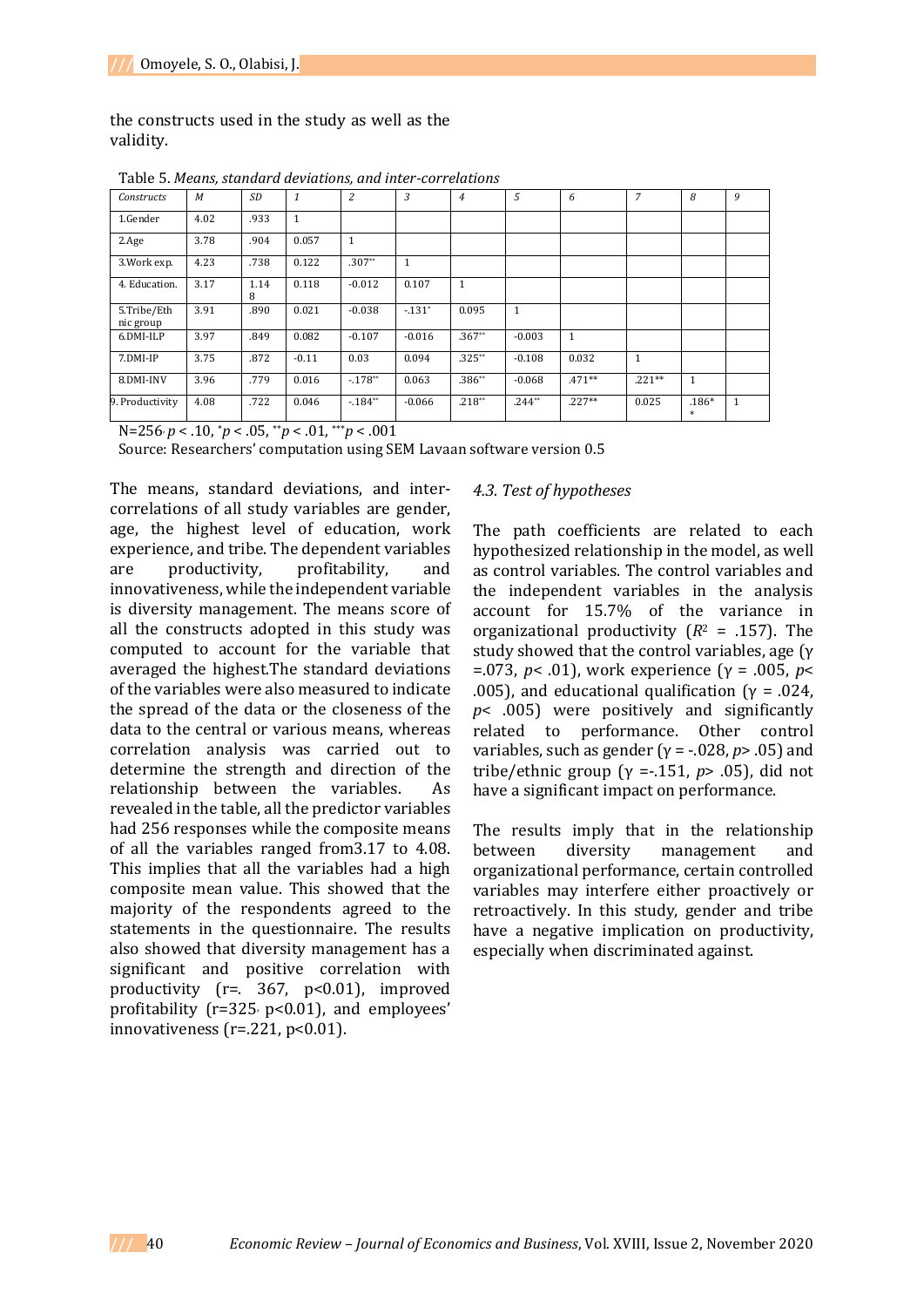| Path From                              | Path To                     | Ho               | Ho<br>sign | Standardized<br>structural<br>coefficient | <i>Statistical</i><br>significance | R <sup>2</sup> |
|----------------------------------------|-----------------------------|------------------|------------|-------------------------------------------|------------------------------------|----------------|
| $\gamma$ path                          |                             |                  |            |                                           |                                    |                |
| Control<br>variables                   |                             |                  |            |                                           |                                    | .037           |
| 1.Gender                               | Organizational productivity | NA               | ---        | $-0.028$                                  | $p > 05$ , n's                     |                |
| 2.Age                                  | Organizational productivity | NA               | ---        | .073                                      | p < 10                             |                |
| 3. Working<br>experience               | Organizational productivity | NA               | ---        | .005                                      | p < .005                           |                |
| 4.Highest<br>educational<br>experience | Organizational productivity | NA               | ---        | .024                                      | $p < 0.005$ .                      |                |
| 5.Tribe/ethnic<br>group                | Organizational productivity | NA               | ---        | $-151$                                    | p > 05n.s                          |                |
| Main effects                           |                             |                  |            |                                           |                                    | .12            |
| 6.DMI-ILP                              | Organizational productivity | H <sub>01</sub>  | $\ddot{}$  | .367                                      | p < 01                             |                |
| 7.DMI-IP                               | Organizational productivity | H <sub>0</sub> 2 | $\ddot{}$  | 1.384                                     | p < 010                            |                |
| 8.DMI-INV                              | Organizational productivity | H03              | $\ddot{}$  | .430                                      | P < 0.05                           |                |
| 9.DMI-PRD                              | Organizational productivity | H <sub>04</sub>  | $\ddot{}$  | .308                                      | p < 0.05                           |                |

Table 6. *Structural Equation Model (SEM) results*

Sources: Researchers' computation with the aids of Structural Equation Model (SEM) Lavaan software version 0.5

The first hypothesis (H01) was formulated to predict whether or not diversity management has a significant impact on productivity. The result invalidated the first null hypothesis which implies that diversity management has a significant impact on the productivity of multinational companies (γ = .367, *p*< .01). This implies that proper management of diversity in the workplace among the workforce will enhance the employees' productivity. The second hypothesis was also rejected based on the resulting outcome of the SEM which invalidated the null hypothesis. This implies that diversity management has a significant relationship with the profitability of multinational companies ( $y = 1.384$ ,  $p < .01$ ). This is possible because proper diversity management gives employees peace of mind and a sense of belonging, which exceeds any limitation in carrying out their responsibilities and then translates to improved profitability. The third hypothesis indicated a significant and positive effect of diversity management on innovativeness ( $\gamma$  = .042,  $p$ < .01). This result validated the alternate hypothesis as innovativeness is an individual thing and every individual possesses a degree of innovativeness. Given a conducive environment, the individual tends to be more innovative than in a hostile environment.

# **5. Discussion of findings**

Nigeria is characterized by people from diverse origins, cultures, beliefs, and languages. Such differences sometimes instill barriers, suspicion, prejudice and bias, inequality, even gender, where women are not in leadership positions, to other forms of marginalization like perceptions of disabled job applicants (Lane & Flowers, 2015). These are done either consciously or unconsciously, which has a negative implication on the workforce and subsequently affect productivity, profitability, and innovativeness (Jones *et al*., 2016). It becomes imperative for corporate organizations to identify and address cases of discrimination in the workplace, especially in multinational companies in Nigeria. The result of this study indicated that diversity management improves employees' productivity, innovativeness, and profitability performance. This is so because diversity management creates an enabling working environment where individual works with peace of mind. Such a working environment gives birth to improved performance (employee's productivity, profitability level, and employees' innovativeness). Thus, the primary task of human resources management is not solely hiring talents from different areas, but creating an environment that is conducive enough for different talents to blossom. The

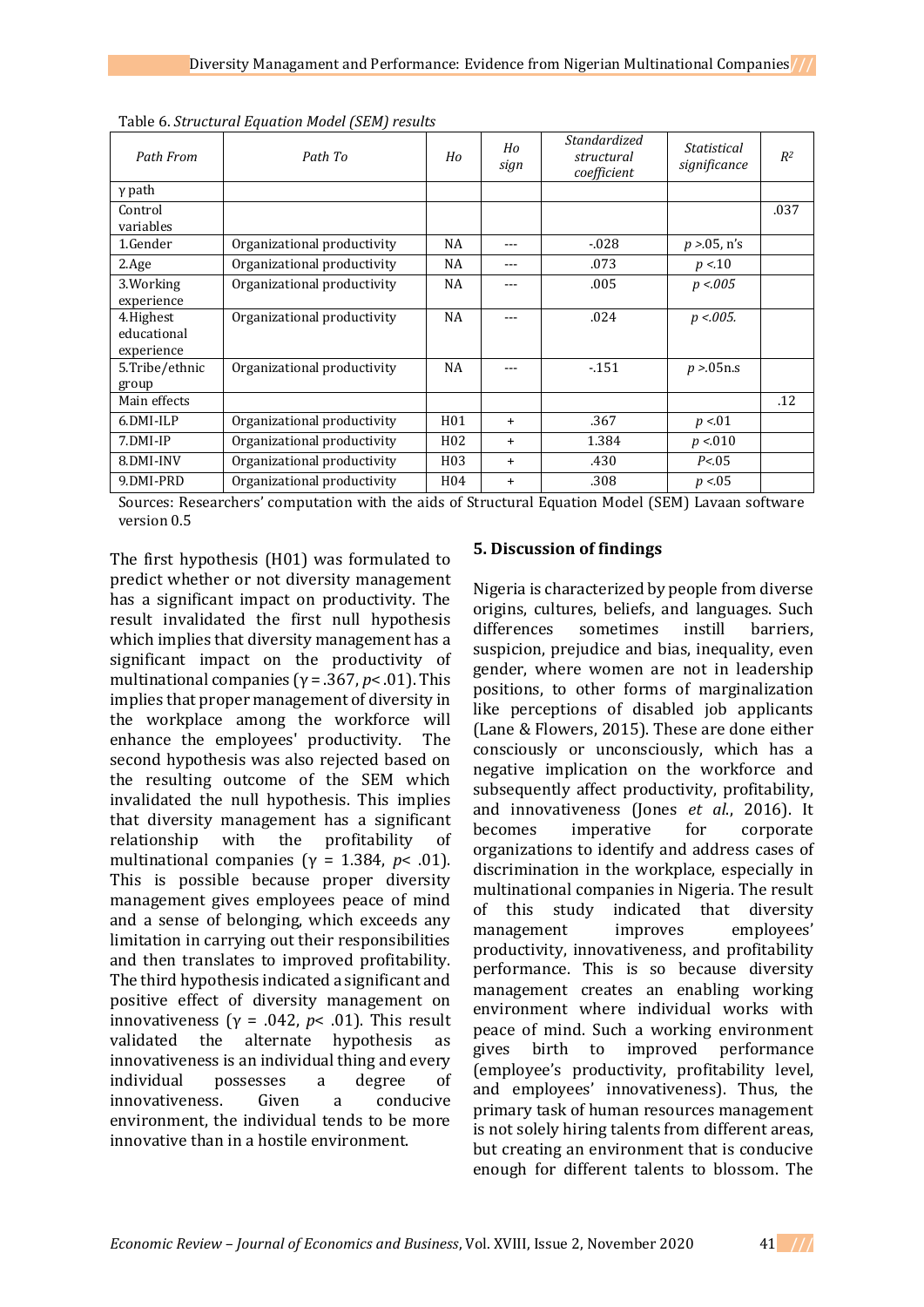result of our study supports Greenberg (2012) who revealed that an organization's success and competitiveness depend upon its ability to embrace diversity. In Greenberg's (2012) opinion, productivity increases when workers work together as a team. Similarly, the study agrees with Hiranandani (2012), who found that diversity management improves employees' productivity, profitability, and innovativeness. All these are achieved by fostering creativity and innovation. In the present-day urban business environment, characterized by globalization, rapid change, and uncertainty, companies must adapt, change, and learn at an unprecedented pace in business history. Furthermore, the present study conforms to the study of Oliver (2005), who concluded that a rapidly shifting milieu, creative ideas, knowledge, and innovation are the only stable sources of capital.Therefore, developing a more diverse workforce assumes enormous significance in a competitive market situation due to its potential to harness a variety of perspectives, experiences, and insights, which is vital to business success and productivity. Given the expected benefits of workforce diversity as well as the associated challenges, diversity management is significant to sufficiently minimize the challenges while anchoring on the benefits associated with a diverse workforce to enhance efficiency and maximize profits (Inegbedion, Sunday, Asaleye, Lawal, & Adebanji, 2020).

## **6. Conclusion**

The objective of diversity management is to promote recognition, respect, and acceptance of the uniqueness of individuals due to the uniqueness in the dimensions of diversity. Recognizing the diverse environment through a mutual understanding and a deliberate effort of multinational companies to embrace the peculiarity of every employee remains the primary aim for diversity management. This has the potential of improving employees' productivity, profitability, and innovativeness. Also, multinational companies in Nigeria should embrace workplace diversity management since it was observed that the prevailing employee relationship has a significant effect on the diversity of workers. The study reveals that diversity management has its challenges; however, multinational

companies stand to benefit a lot if effectively implemented.

## *6.1. Recommendation for future research*

The present study recommends that multinational companies in Nigeria should foster a friendly and accommodating environment where equal rights and opportunities are given to diverse employees as this will improve employees' productivity, profitability level, and employees' innovativeness. Again, employees and employers should enjoy a reciprocated relationship where each satisfies the other and individual uniqueness is accordingly respected. Future research should make effort to investigate the impact of diversity management on performance in multinational companies in Nigeria and, if possible, in Africa. Also, the influence of diversity management and inclusion on the performance of multinational companies should be investigated to arrive at employees' satisfaction, attitude, and behavior in the workplace.

## *6.2. Limitation of the previous research*

The review of the extant literature on diversity management has shown that previous studies have concentrated on diversity management and job satisfaction and performance. The present study has gone a little further by examining the influence of diversity management on three surrogates of performance (employees' productivity, employees' innovativeness, and profitability level). These surrogates are very significant to the survival of every organization. Furthermore, most of the previous studies on diversity management were based on case studies, making the generation of results on other organizations misleading. However, this study has sampled six different multinational companies in Lagos which made the study a survey and the outcome can be generalized to similar companies.

### *6.3. Limitation of the research process*

The major limitation of this study is the sample drawn from six multinational companies in Lagos (although the largest multinational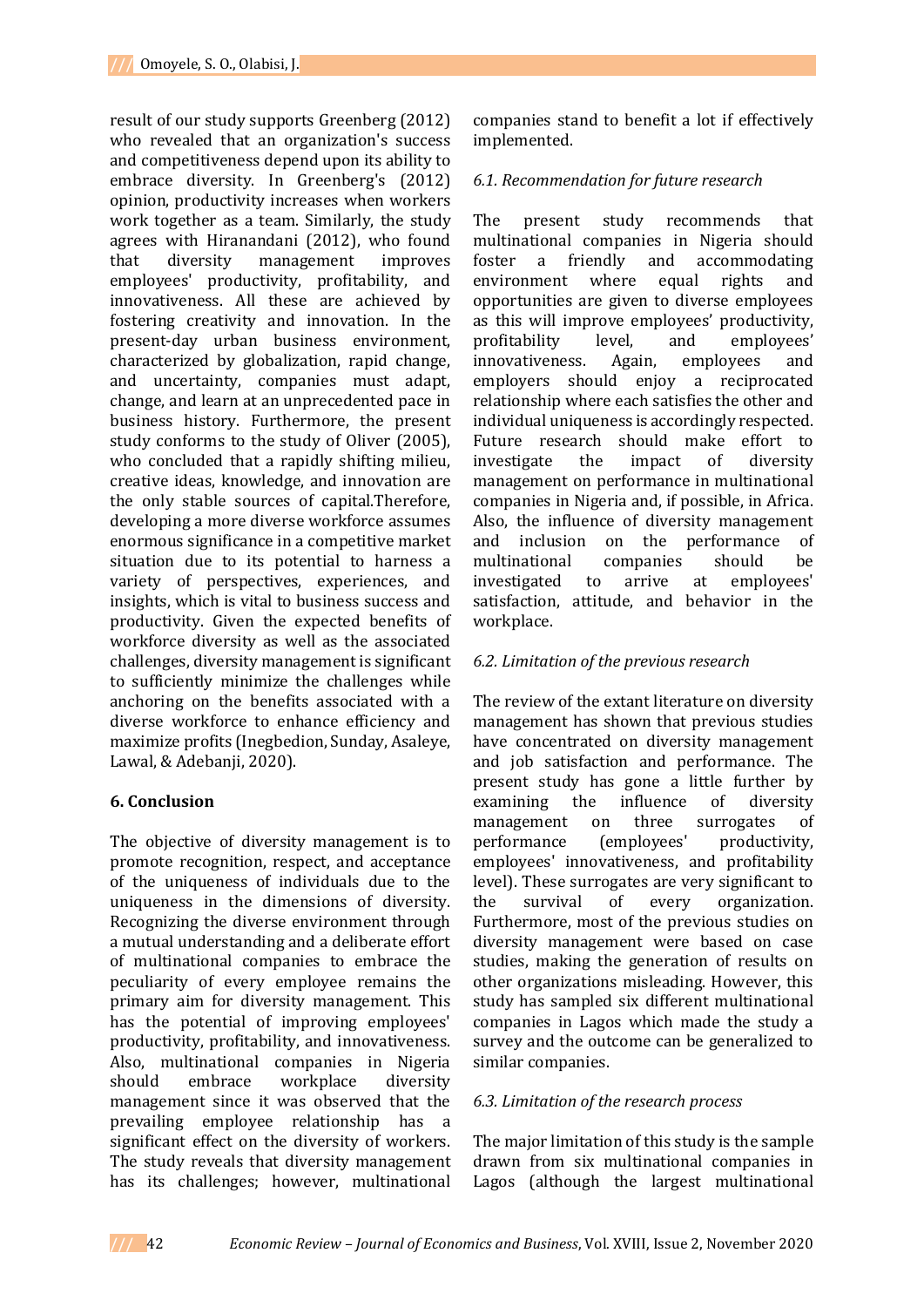companies in Nigeria). To be able to generalize accurately from the results of the study, there is a need to investigate many more multinational companies in other parts of the country. Besides, the study should be undertaken in other parts of Africa with a less diverse workforce as it has been discovered that Nigeria has the highest diverse population in the African continent. The other limitation is the involvement of only three measurements of performance (employees' productivity, profitability level, and employees' innovativeness). There are other variables of performance that may be influenced by diversity management such as employees' satisfaction, corporate governance, and employees' participation in decision making, among others. However, employees' productivity, employees' innovativeness, and profitability level are germane to the survival and continuity of every business.

## **References**

- 1. Ajiri, P., & Odor, H. (2018) Managing diversity at work: Organizational Survival. *European Journal of International Management,* 10(16), 41-46.
- 2. Axtell, C.M., Holman, D.J., Ushworth, K.L., Wall, T.D., Waterson, P.E., & Harrington, E. (2000) Shop floor innovation: facilitating the suggestion and implementation of ideas. *Journal of Occupational and Organizational Psychology*. 39, 599 – 617.
- *3.* Choi, S. (2017) Workforce diversity and job satisfaction of the majority and the minority: Analyzing the Asymmetrical Effects of Relational Demography on Whites and Racial/Ethnic Minorities. *Review of Public Personnel Administration.* 37(1), 84-107.
- 4. Cunningham, G. (2009) The Moderating Effect of Diversity Strategy on the Relationship between Racial Diversity and Organizational Performance, *Journal of Applied Social Psychology*, 39, 1445 - 1460.
- 5. Damanpour, F. (1991) Organizational innovation: A meta-analysis of effects of determinant and moderators. *Academy of Management Journal*, 34, 555-590.
- 6. Dike, P. (2013) The impact of workplace diversity on organizations, Degree Thesis Degree Programme in International Business
- 7. Downey, N., Werff, L., Thomas, K.,&Plaut, V. (2015) The role of diversity practices and inclusion in promoting trust and employee engagement, *Applied Social Psychology,* 1-10,
- 8. Ely, R., & Thomas, D. (2001) Diversity at work: The effects of diversity perspectives on workgroup processes and outcomes. *Administrative Science Quarterly*, 46, 229 – 273.
- 9. Feldman, J. A. (2005) Factors of workforce diversity that influence individual and organizational performance, University of Pretoria, South Africa, Retrieved from http://upetd. up.ac.za/thesis/available/etd-11112005-112310/
- 10. Fields, M. (2009) Managing diversity: Expert solutions to everyday challenges. Boston, MA: Harvard Business press.
- 11. Fink, J. S., Pastore, D. L., & Riemer, H. A. (2001) Do differences make a difference? Managing diversity in Division 1-A intercollegiate athletics. *Journal of Sports Management*, 15, 10- 15.
- 12. Fink, J. S., Pastore, D. L., & Riemer, H. A. (2003) Managing employee diversity: Perceived practices and organizational outcomes in NCAA Division III athletic departments. *Sports Management Review*, 6, 147-168
- 13. Fornell, C., & Larcker, D. F. (1981) Evaluating structural equations with unobservable variables and measurement error, *Journal of Marketing Research* (18), 39-50.
- 14. Gossen, J. (2016) *Managing workplace diversity: Theory and practice within an interdisciplinary framework*. Unpublished thesis, Athabasca, Alberta
- 15. Inegbedion, H. Eze, S., Asaleye, A., Lawal, A., & Ayeni, A. (2018) Managing Diversity for Organizational Efficiency, *SAGE Open*, 1-10
- 16. Jabbour, C. Gordono, F., Oliveira, J., Martinez, J., & Battistelle, R. (2011) Diversity management: Challenges, benefits, and the role of human resource management in Brazilian organizations. *Equality, Diversity, and Inclusion: An International Journal*. 30. 58-74.
- 17. Kanter, R. M. (2006) *Confidence: How Winning and losing streaks begins and ends*. New York: Crown Random House
- 18. Kanter, R. M. (1988) When a thousand flowers bloom: structural, collective, and social conditions for innovation in organizations, in Research. In B. Staw & L. Cummings (*Eds*.), *Research in organizational behavior* (pp. 169-211). Greenwich, CT: JAI.
- 19. Kravitz, D.,&Yuengling, R. (2011) *The researchpractice gap: Diversity predicts performance*. Retrieved from https://diverseeducation.com/article/16453/ (Accessed: October 25, 2020).
- 20. Kreitner, R., & Kinicki, A. (2001) *Organizational Behaviour.* New York: McGraw-Hill.
- 21. Kundu, S. C., & Mor, A. (2017) Workforce diversity and organizational performance: A